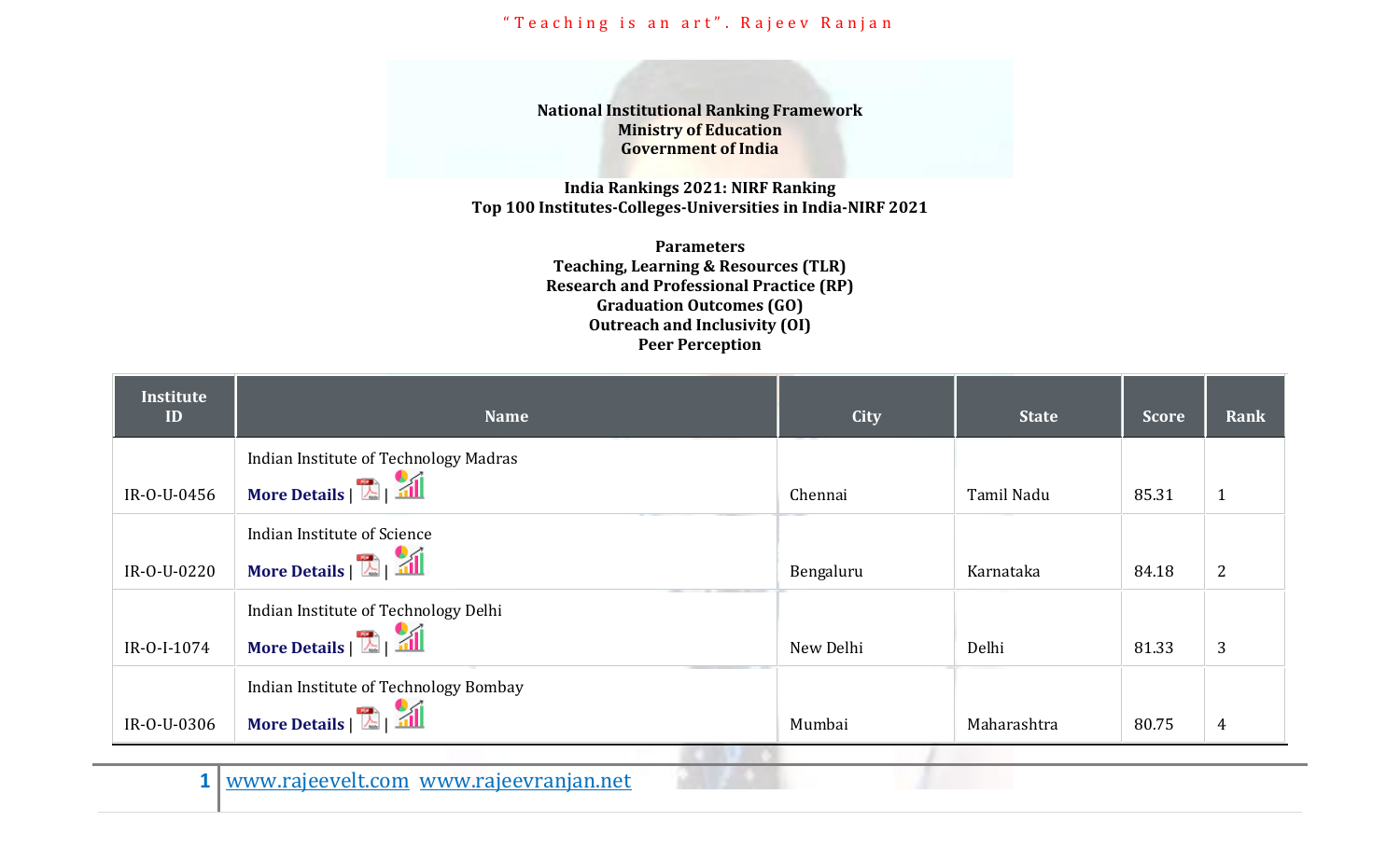| <b>Institute</b><br>ID | <b>Name</b>                              | City      | <b>State</b>         | <b>Score</b> | Rank             |
|------------------------|------------------------------------------|-----------|----------------------|--------------|------------------|
|                        | Indian Institute of Technology Kharagpur |           |                      |              |                  |
| IR-0-U-0573            | More Details   <b>All</b>                | Kharagpur | West Bengal          | 75.85        | 5                |
|                        | Indian Institute of Technology Kanpur    |           |                      |              |                  |
| IR-0-I-1075            | More Details   <b>Kay</b>                | Kanpur    | <b>Uttar Pradesh</b> | 74.99        | 6                |
|                        | Indian Institute of Technology Guwahati  |           |                      |              |                  |
| IR-0-U-0053            | More Details   <b>All</b>                | Guwahati  | Assam                | 68.81        | $\overline{7}$   |
|                        | Jawaharlal Nehru University              |           |                      |              |                  |
| IR-0-U-0109            | More Details   <b>All</b>                | New Delhi | Delhi                | 68.76        | 8                |
|                        | Indian Institute of Technology Roorkee   |           |                      |              |                  |
| IR-0-U-0560            | More Details   <b>Kay</b>                | Roorkee   | Uttarakhand          | 68.48        | $\boldsymbol{9}$ |
|                        | <b>Banaras Hindu University</b>          |           |                      |              |                  |
| IR-0-U-0500            | More Details   <b>All</b>                | Varanasi  | <b>Uttar Pradesh</b> | 62.03        | 10               |
|                        | Calcutta University                      |           |                      |              |                  |
| IR-0-U-0570            | More Details   <b>Kall</b>               | Kolkata   | West Bengal          | 61.01        | 11               |
| IR-0-U-0575            | Jadavpur University                      | Kolkata   | West Bengal          | 60.77        | 12               |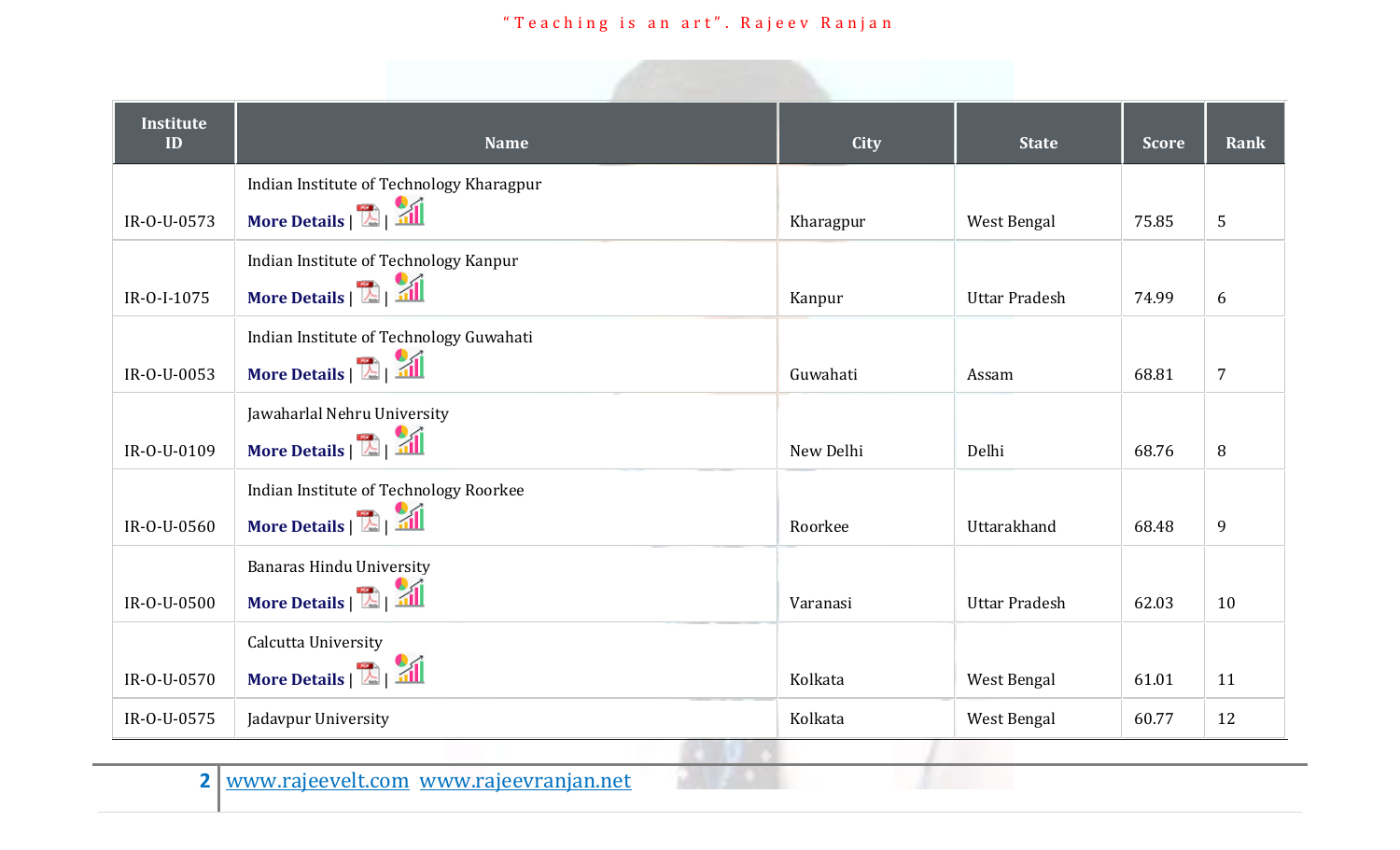| <b>Institute</b><br>ID | <b>Name</b>                                                           | City       | <b>State</b> | <b>Score</b> | Rank |
|------------------------|-----------------------------------------------------------------------|------------|--------------|--------------|------|
|                        | More Details   <b>All</b>                                             |            |              |              |      |
| IR-0-U-0436            | Amrita Vishwa Vidyapeetham<br>More Details   <b>All</b>               | Coimbatore | Tamil Nadu   | 60.74        | 13   |
| IR-0-U-0234            | Manipal Academy of Higher Education<br>More Details   <b>All</b>      | Manipal    | Karnataka    | 59.96        | 14   |
| IR-0-U-0042            | University of Hyderabad<br>More Details   <b>All</b>                  | Hyderabad  | Telangana    | 59.92        | 15   |
| IR-0-U-0108            | Jamia Millia Islamia<br>More Details   <b>All</b>                     | New Delhi  | Delhi        | 59.85        | 16   |
| IR-O-U-0013            | Indian Institute of Technology Hyderabad<br>More Details   <b>All</b> | Hyderabad  | Telangana    | 59.59        | 17   |
| IR-0-U-0120            | University of Delhi<br>More Details   <b>All</b>                      | Delhi      | Delhi        | 58.97        | 18   |
| IR-0-U-0323            | Savitribai Phule Pune University                                      | Pune       | Maharashtra  | 58.77        | 19   |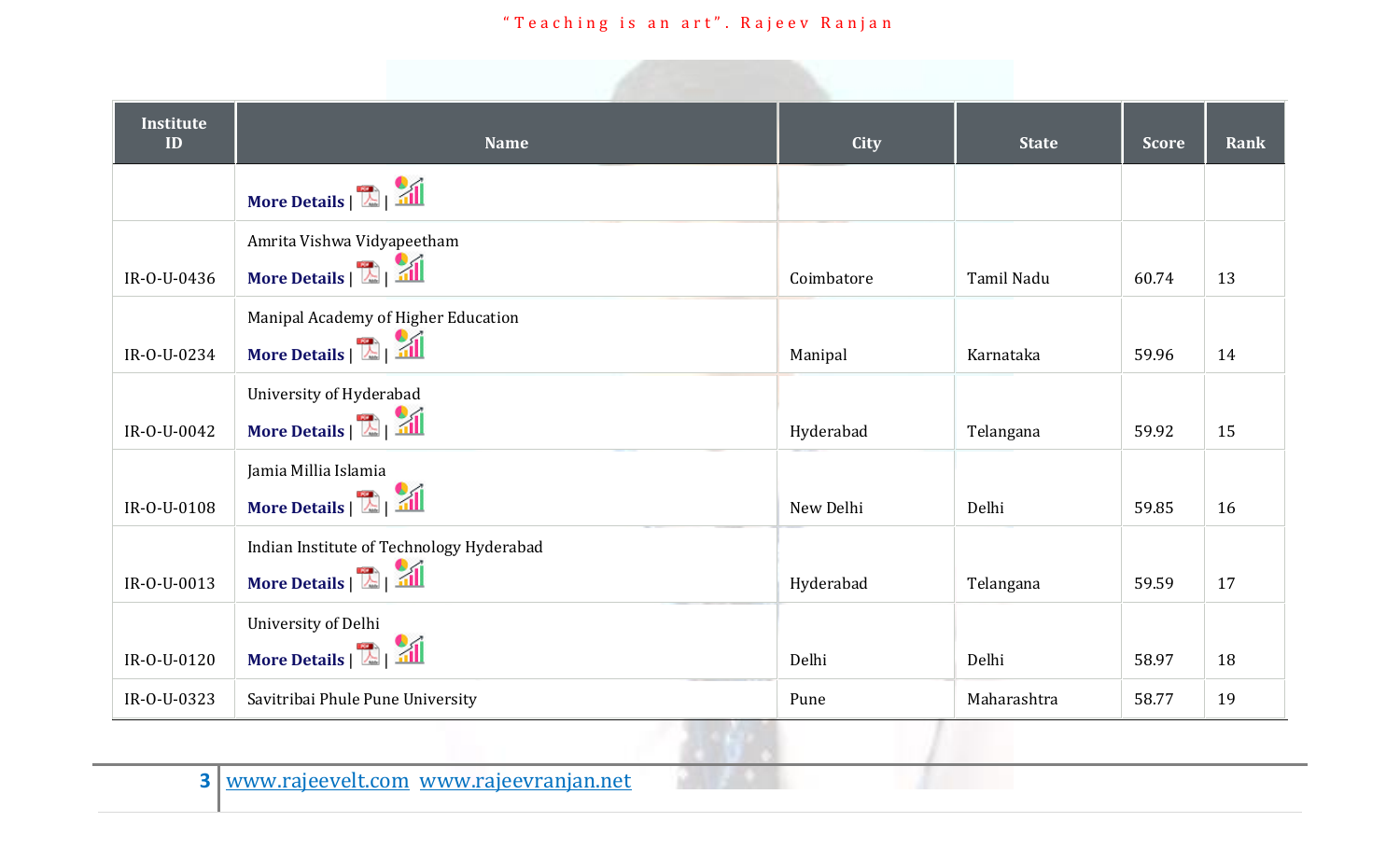| Institute<br>ID | <b>Name</b>                                             | <b>City</b>     | <b>State</b>         | <b>Score</b> | Rank |
|-----------------|---------------------------------------------------------|-----------------|----------------------|--------------|------|
|                 | More Details   <b>All</b>                               |                 |                      |              |      |
|                 | Anna University                                         |                 |                      |              |      |
| IR-0-U-0439     | More Details   <b>All</b>                               | Chennai         | Tamil Nadu           | 58.10        | 20   |
|                 | <b>Bharathiar University</b>                            |                 |                      |              |      |
| IR-0-U-0447     | More Details   <b>All</b>                               | Coimbatore      | <b>Tamil Nadu</b>    | 57.32        | 21   |
|                 | Indian Institute of Technology (Indian School of Mines) |                 |                      |              |      |
| IR-0-U-0205     | More Details   <b>All</b>                               | Dhanbad         | Jharkhand            | 56.05        | 22   |
|                 | Indian Institute of Technology Indore                   |                 |                      |              |      |
| IR-0-U-0273     | More Details   <b>All</b>                               | Indore          | Madhya Pradesh       | 55.94        | 23   |
|                 | National Institute of Technology Tiruchirappalli        |                 |                      |              |      |
| IR-0-U-0467     | More Details   <b>All</b>                               | Tiruchirappalli | Tamil Nadu           | 55.92        | 24   |
|                 | Indian Institute of Science Education & Research Pune   |                 |                      |              |      |
| IR-0-U-0305     | More Details   <b>All</b>                               | Pune            | Maharashtra          | 55.43        | 25   |
| IR-O-U-0701     | Indian Institute of Technology (BHU) Varanasi           | Varanasi        | <b>Uttar Pradesh</b> | 54.82        | 26   |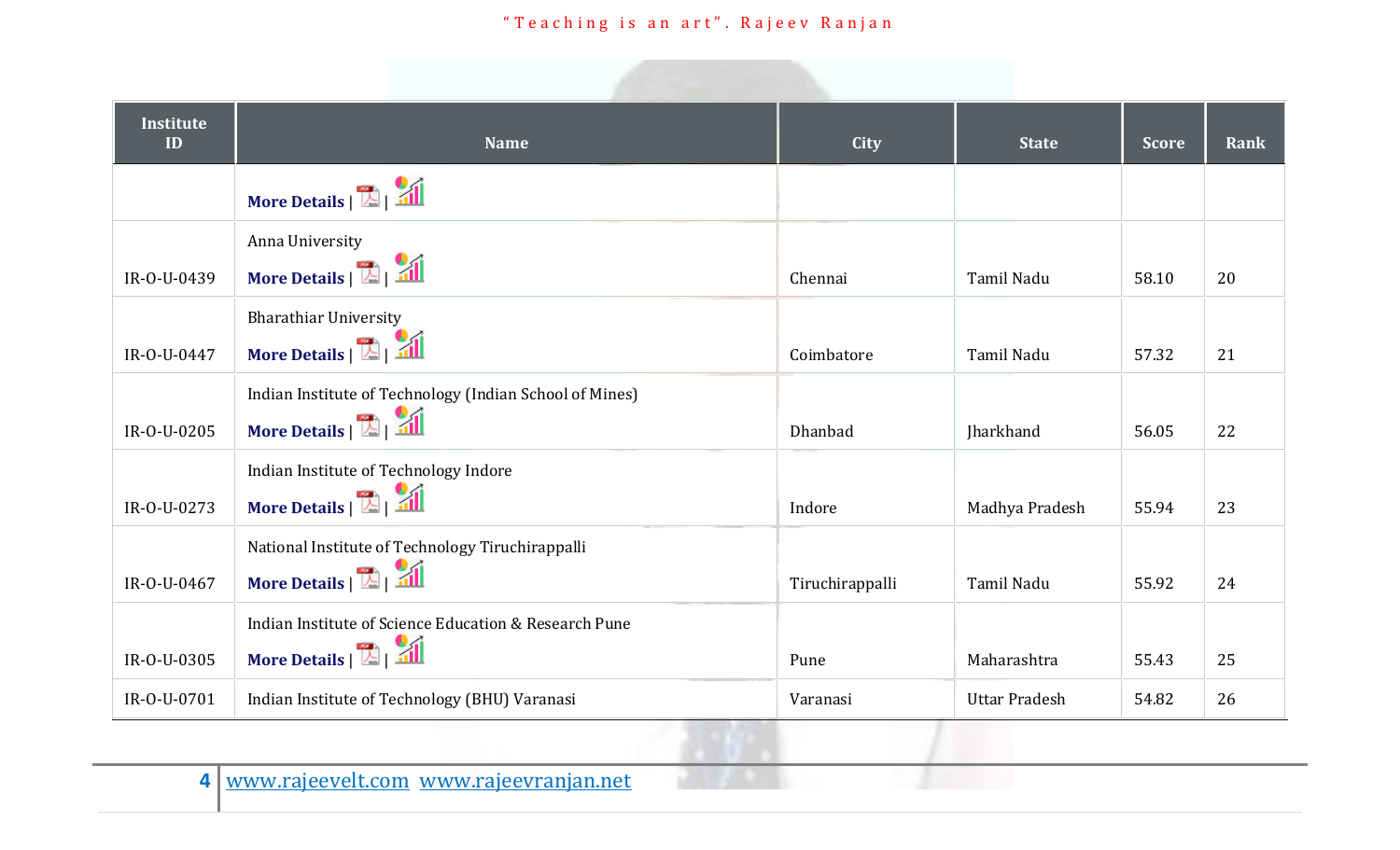| <b>Institute</b><br>ID | <b>Name</b>                                              | <b>City</b> | <b>State</b>         | <b>Score</b> | Rank |
|------------------------|----------------------------------------------------------|-------------|----------------------|--------------|------|
|                        | More Details   <b>All</b>                                |             |                      |              |      |
|                        | Birla Institute of Technology & Science                  |             |                      |              |      |
| IR-0-U-0391            | More Details   <b>All</b>                                | Pilani      | Rajasthan            | 54.13        | 27   |
|                        | Vellore Institute of Technology                          |             |                      |              |      |
| IR-0-U-0490            | More Details   <b>All</b>                                | Vellore     | Tamil Nadu           | 53.89        | 28   |
|                        | Indian Institute of Science Education & Research Kolkata |             |                      |              |      |
| IR-0-U-0572            | More Details   <b>All</b>                                | Mohanpur    | West Bengal          | 53.49        | 29   |
|                        | Homi Bhabha National Institute                           |             |                      |              |      |
| IR-0-U-0304            | More Details   <b>All</b>                                | Mumbai      | Maharashtra          | 53.20        | 30   |
|                        | Aligarh Muslim University                                |             |                      |              |      |
| IR-0-U-0496            | More Details   <b>All</b>                                | Aligarh     | <b>Uttar Pradesh</b> | 52.54        | 31   |
|                        | National Institute of Technology Rourkela                |             |                      |              |      |
| IR-0-U-0357            | More Details   <b>All</b>                                | Rourkela    | Odisha               | 51.87        | 32   |
| IR-0-U-0237            | National Institute of Technology Karnataka               | Surathkal   | Karnataka            | 51.86        | 33   |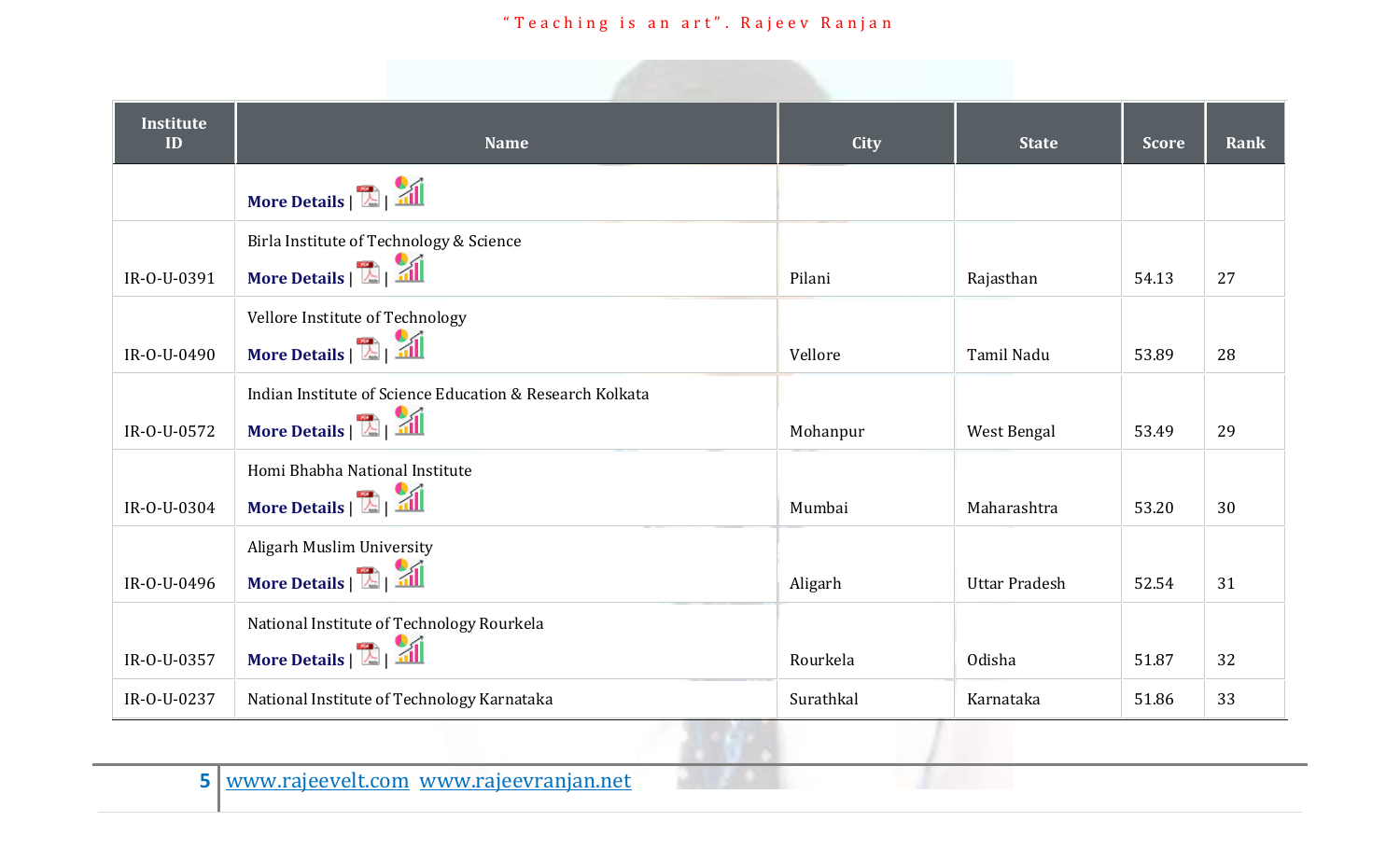| <b>Institute</b><br>ID | <b>Name</b>                                                             | City          | <b>State</b>   | <b>Score</b> | Rank |
|------------------------|-------------------------------------------------------------------------|---------------|----------------|--------------|------|
|                        | More Details   <b>All</b>                                               |               |                |              |      |
| IR-0-U-0308            | <b>Institute of Chemical Technology</b><br>More Details   <b>All</b>    | Mumbai        | Maharashtra    | 51.70        | 34   |
| IR-0-U-0139            | Indian Institute of Technology Gandhinagar<br>More Details   <b>All</b> | Gandhinagar   | Gujarat        | 51.49        | 35   |
| IR-0-U-0006            | Andhra University<br>More Details   <b>Ka</b>   <b>Ka</b>               | Visakhapatnam | Andhra Pradesh | 51.24        | 36   |
| IR-0-U-0107            | Jamia Hamdard<br>More Details   <b>All</b>                              | New Delhi     | Delhi          | 51.02        | 37   |
| IR-0-U-0363            | Siksha `O` Anusandhan<br>More Details   <b>All</b>                      | Bhubaneswar   | Odisha         | 50.97        | 38   |
| IR-0-U-0378            | Indian Institute of Technology Ropar<br>More Details   <b>All</b>       | Rupnagar      | Punjab         | 50.92        | 39   |
| IR-0-U-0272            | Indian Institute of Science Education & Research Bhopal                 | Bhopal        | Madhya Pradesh | 50.83        | 40   |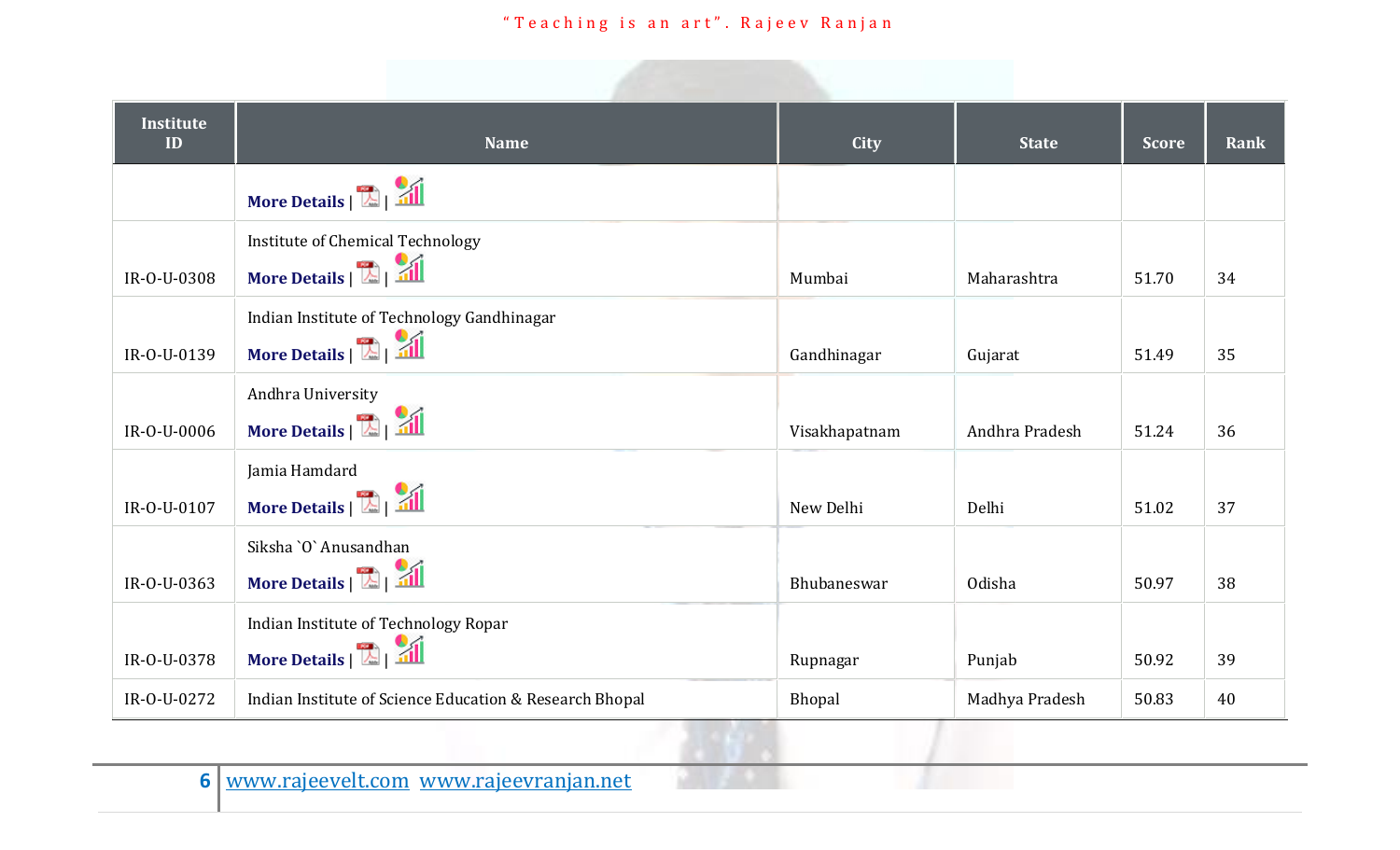| <b>Institute</b><br>ID | <b>Name</b>                                            | <b>City</b>        | <b>State</b> | <b>Score</b> | Rank |
|------------------------|--------------------------------------------------------|--------------------|--------------|--------------|------|
|                        | More Details   <b>All</b>                              |                    |              |              |      |
|                        | <b>University of Madras</b>                            |                    |              |              |      |
| IR-0-I-1357            | More Details   <b>All</b>                              | Chennai            | Tamil Nadu   | 50.76        | 41   |
|                        | Kerala University                                      |                    |              |              |      |
| IR-0-U-0260            | More Details   <b>All</b>                              | Thiruvananthapuram | Kerala       | 50.71        | 42   |
|                        | Indian Institute of Engineering Science and Technology |                    |              |              |      |
| IR-0-U-0584            | More Details   <b>All</b>                              | Shibpur            | West Bengal  | 50.41        | 43   |
|                        | Panjab University                                      |                    |              |              |      |
| IR-0-U-0078            | More Details   <b>All</b>                              | Chandigarh         | Chandigarh   | 50.24        | 44   |
|                        | Kalinga Institute of Industrial Technology             |                    |              |              |      |
| IR-0-U-0356            | More Details   21                                      | Bhubaneswar        | Odisha       | 50.24        | 44   |
|                        | National Institute of Technology Warangal              |                    |              |              |      |
| IR-0-U-0025            | More Details   <b>All</b>                              | Warangal           | Telangana    | 49.82        | 46   |
| IR-0-U-0235            | <b>Mysore University</b>                               | Mysuru             | Karnataka    | 49.75        | 47   |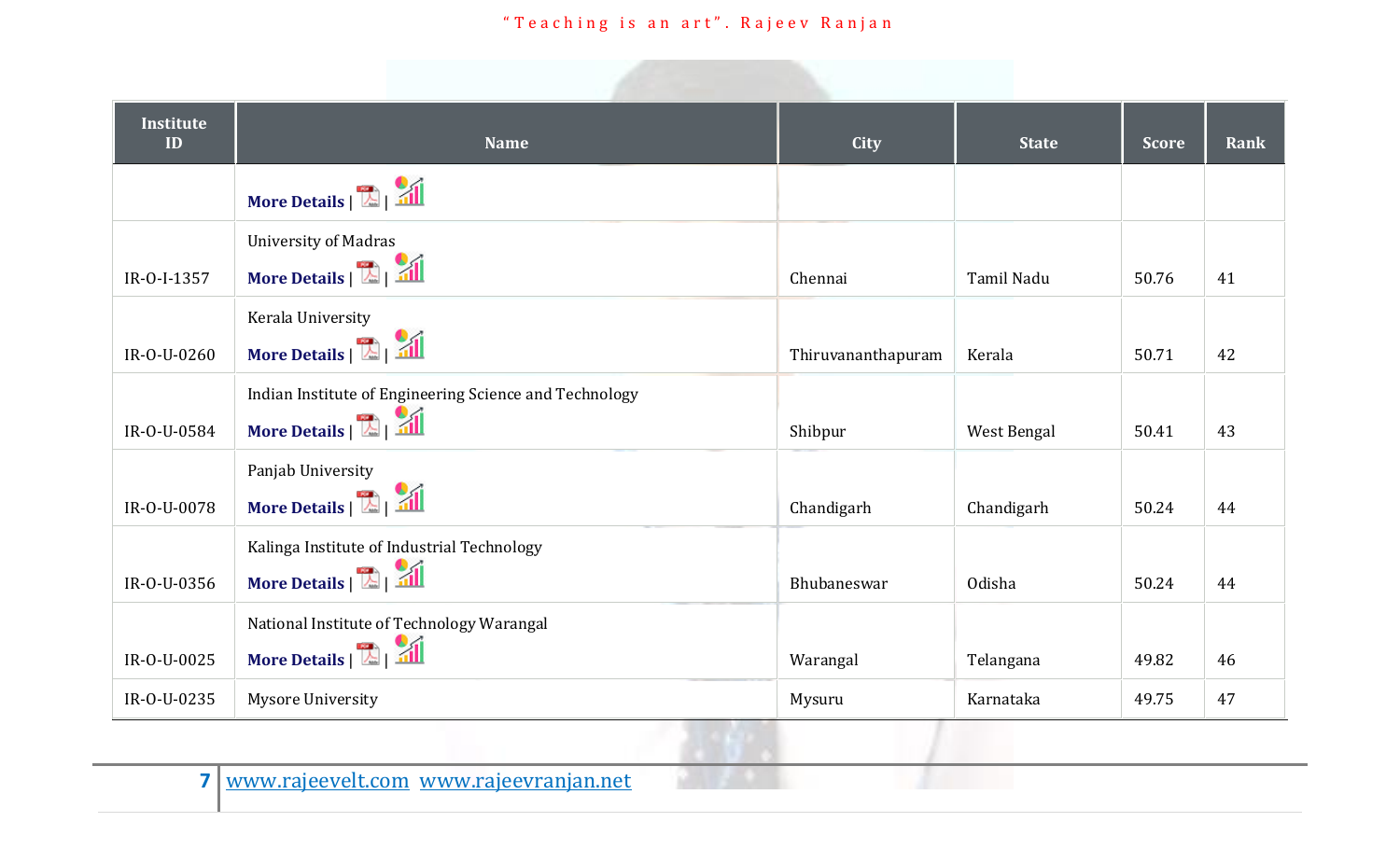| <b>Institute</b><br>ID | <b>Name</b>                                                                                | City      | <b>State</b>         | <b>Score</b> | Rank |
|------------------------|--------------------------------------------------------------------------------------------|-----------|----------------------|--------------|------|
|                        | More Details   <b>All</b>                                                                  |           |                      |              |      |
| IR-0-U-0476            | Shanmugha Arts Science Technology & Research Academy<br>More Details   <b>E</b>   <b>A</b> | Thanjavur | Tamil Nadu           | 49.40        | 48   |
| IR-0-U-0262            | Mahatma Gandhi University<br>More Details   <b>All</b>                                     | Kottayam  | Kerala               | 49.29        | 49   |
| IR-0-U-0523            | King George's Medical University<br>More Details   <b>All</b>                              | Lucknow   | <b>Uttar Pradesh</b> | 48.91        | 50   |
| IR-0-I-1486            | Sri Ramachandra Institute of Higher Education And Research<br>More Details   <b>All</b>    | Chennai   | Tamil Nadu           | 48.59        | 51   |
| IR-0-I-1480            | Thapar Institute of Engineering & Technology<br>More Details   <b>All</b>                  | Patiala   | Punjab               | 48.59        | 51   |
| IR-O-U-0027            | Osmania University<br>More Details   <b>All</b>                                            | Hyderabad | Telangana            | 48.54        | 53   |
| IR-0-U-0064            | Indian Institute of Technology Patna                                                       | Patna     | <b>Bihar</b>         | 48.09        | 54   |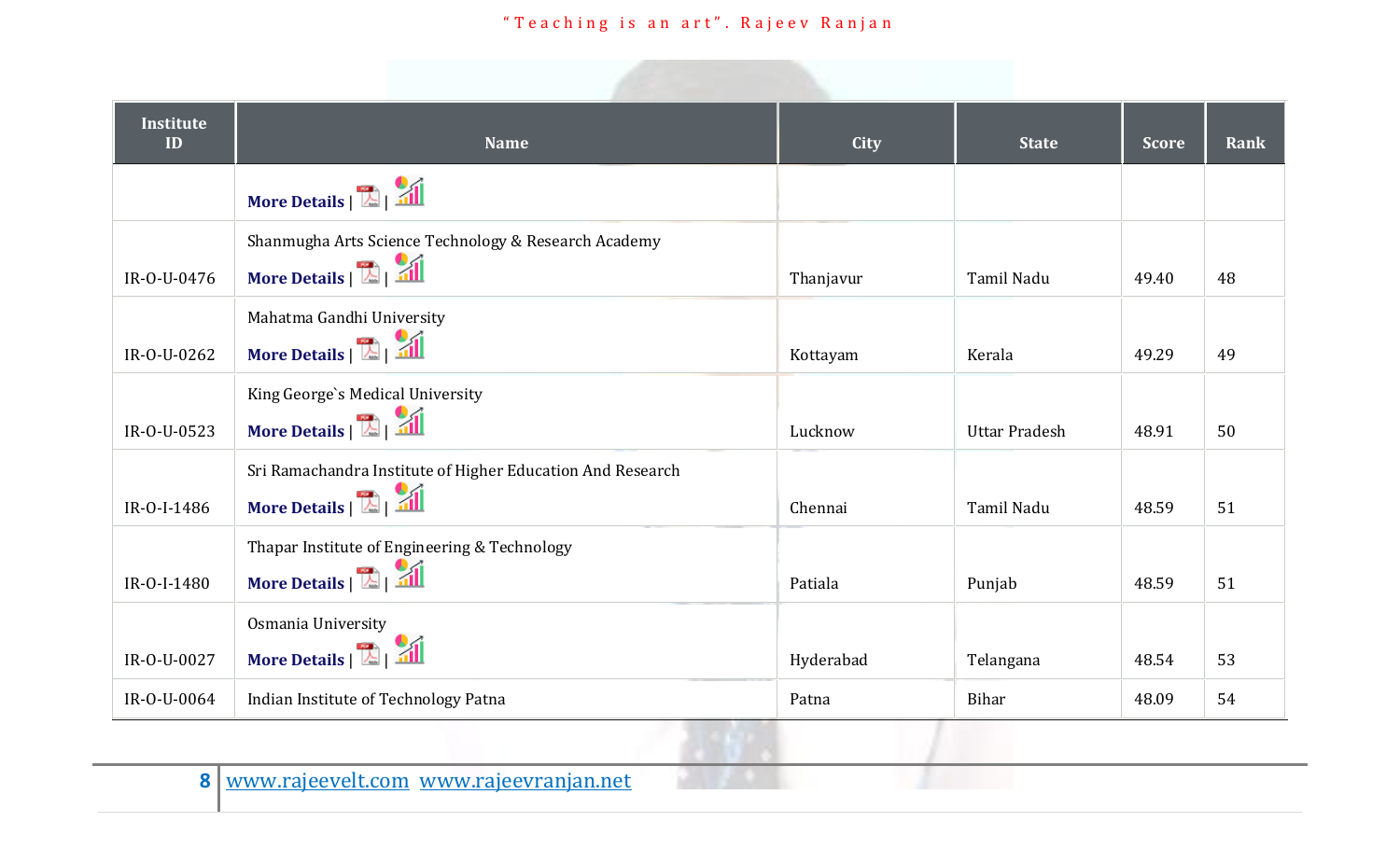| <b>Institute</b><br>ID | <b>Name</b>                                             | <b>City</b> | <b>State</b> | <b>Score</b> | Rank |
|------------------------|---------------------------------------------------------|-------------|--------------|--------------|------|
|                        | More Details   <b>All</b>                               |             |              |              |      |
|                        | JSS Academy of Higher Education and Research            |             |              |              |      |
| IR-0-U-0222            | More Details   <b>E</b>   <b>All</b>                    | Mysuru      | Karnataka    | 48.09        | 54   |
|                        | Indian Institute of Technology Bhubaneswar              |             |              |              |      |
| IR-0-U-0355            | More Details   <b>A</b>   <b>A</b>                      | Bhubaneswar | Odisha       | 47.96        | 56   |
|                        | Tata Institute of Social Sciences                       |             |              |              |      |
| IR-0-U-0331            | More Details   <b>All</b>                               | Mumbai      | Maharashtra  | 47.45        | 57   |
|                        | S. R. M. Institute of Science and Technology            |             |              |              |      |
| IR-0-U-0473            | More Details   <b>All</b>                               | Chennai     | Tamil Nadu   | 47.27        | 58   |
|                        | Indian Institute of Science Education & Research Mohali |             |              |              |      |
| IR-0-U-0377            | More Details   <b>All</b>                               | Mohali      | Punjab       | 47.19        | 59   |
|                        | Gujarat University                                      |             |              |              |      |
| IR-0-U-0136            | More Details   <b>All</b>                               | Ahmedabad   | Gujarat      | 47.10        | 60   |
| IR-0-U-0474            | Sathyabama Institute of Science and Technology          | Chennai     | Tamil Nadu   | 47.03        | 61   |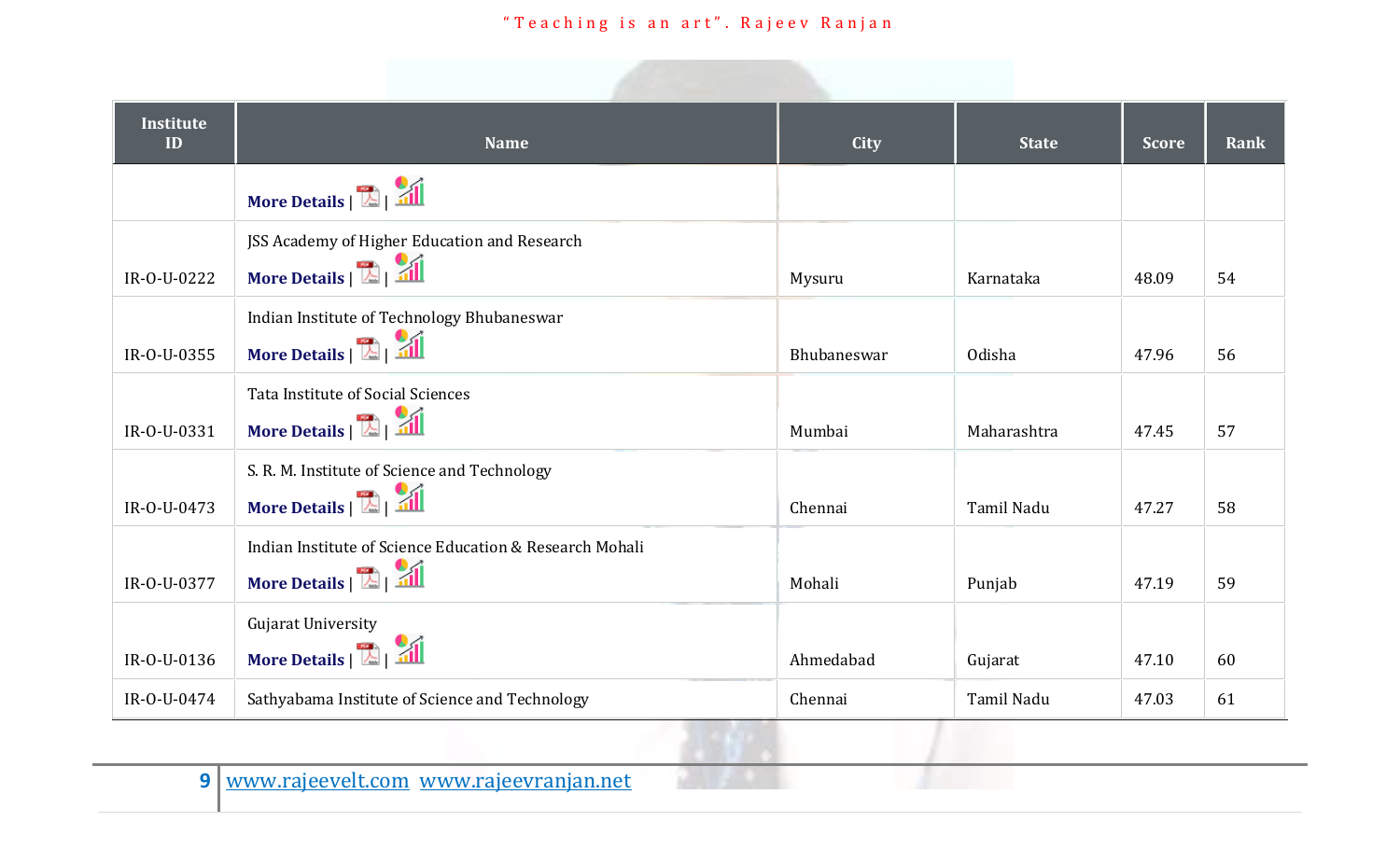| Institute<br>ID | <b>Name</b>                                          | <b>City</b>       | <b>State</b>         | <b>Score</b> | Rank |
|-----------------|------------------------------------------------------|-------------------|----------------------|--------------|------|
|                 | More Details   <b>All</b>                            |                   |                      |              |      |
|                 | Delhi Technological University                       |                   |                      |              |      |
| IR-0-U-0098     | More Details   <b>All</b>                            | New Delhi         | Delhi                | 46.89        | 62   |
|                 | Amity University Noida                               |                   |                      |              |      |
| IR-0-U-0497     | More Details   <b>All</b>                            | Gautam Budh Nagar | <b>Uttar Pradesh</b> | 46.88        | 63   |
|                 | Alagappa University                                  |                   |                      |              |      |
| IR-0-U-0435     | More Details   <b>All</b>                            | Karaikudi         | Tamil Nadu           | 46.85        | 64   |
|                 | <b>Tezpur University</b>                             |                   |                      |              |      |
| IR-0-U-0056     | More Details   <b>All</b>                            | Tezpur            | Assam                | 46.83        | 65   |
|                 | Saveetha Institute of Medical and Technical Sciences |                   |                      |              |      |
| IR-0-I-1441     | More Details   <b>All</b>                            | Chennai           | Tamil Nadu           | 46.81        | 66   |
|                 | Indian Institute of Technology Mandi                 |                   |                      |              |      |
| IR-0-U-0184     | More Details   <b>All</b>                            | Mandi             | Himachal Pradesh     | 46.56        | 67   |
| IR-O-U-0037     | Sri Venkateswara University                          | Tirupati          | Andhra Pradesh       | 46.14        | 68   |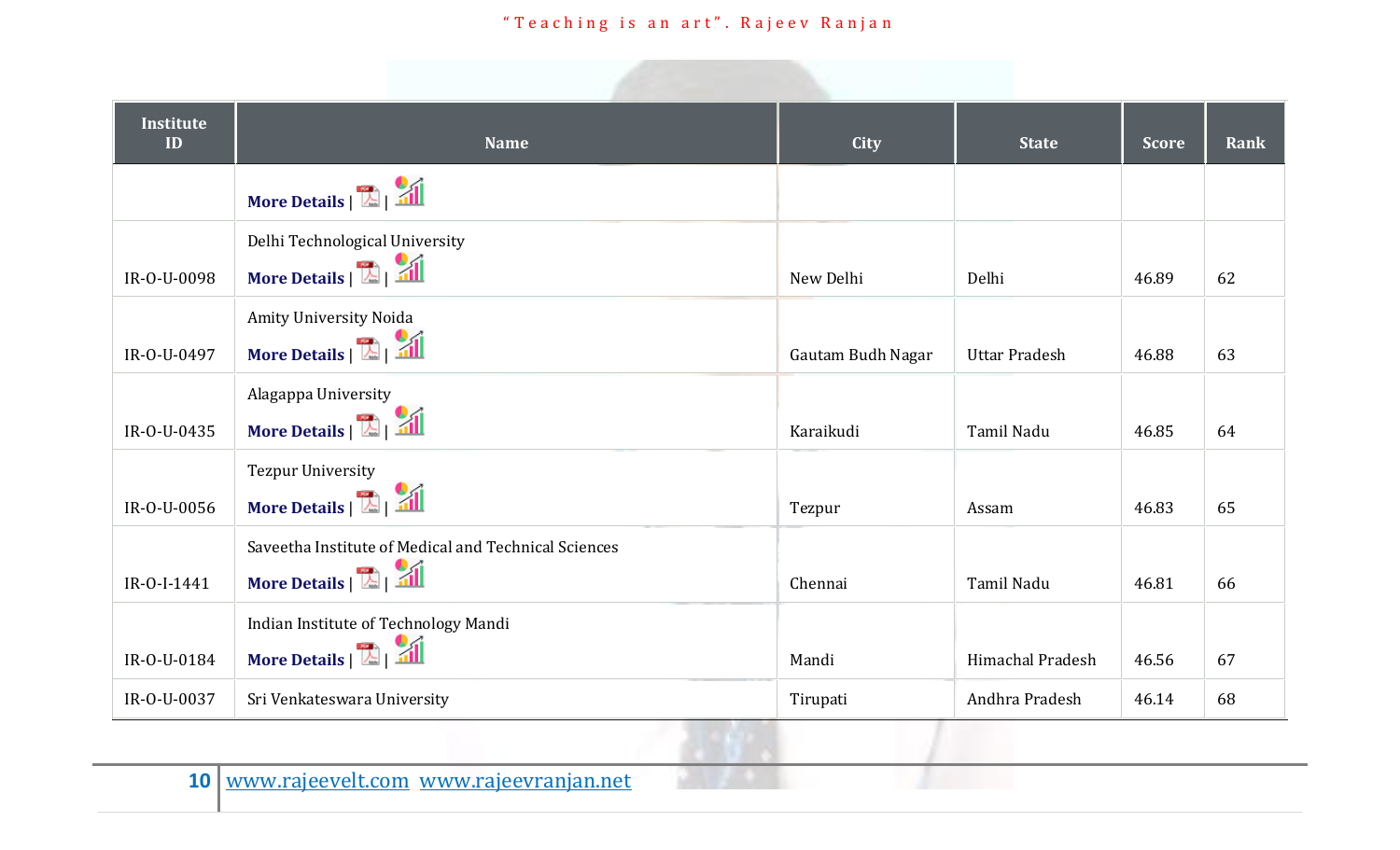| <b>Institute</b><br>ID | <b>Name</b>                                       | <b>City</b>  | <b>State</b>   | <b>Score</b> | Rank |
|------------------------|---------------------------------------------------|--------------|----------------|--------------|------|
|                        | More Details   <b>All</b>                         |              |                |              |      |
|                        | Visva Bharati                                     |              |                |              |      |
| IR-0-U-0589            | More Details   <b>All</b>                         | Santiniketan | West Bengal    | 45.95        | 69   |
|                        | Koneru Lakshmaiah Education Foundation University |              |                |              |      |
| IR-0-U-0020            | More Details   <b>All</b>                         | Vaddeswaram  | Andhra Pradesh | 45.89        | 70   |
|                        | Malaviya National Institute of Technology         |              |                |              |      |
| IR-0-U-0410            | More Details   <b>All</b>                         | Jaipur       | Rajasthan      | 45.65        | 71   |
|                        | Gauhati University                                |              |                |              |      |
| IR-0-U-0052            | More Details   <b>All</b>                         | Guwahati     | Assam          | 45.48        | 72   |
|                        | Symbiosis International                           |              |                |              |      |
| IR-0-U-0329            | More Details   <b>All</b>                         | Pune         | Maharashtra    | 45.43        | 73   |
|                        | North Eastern Hill University                     |              |                |              |      |
| IR-0-U-0341            | More Details   <b>All</b>                         | Shillong     | Meghalaya      | 45.31        | 74   |
| IR-0-I-1110            | Dr. D. Y. Patil Vidyapeeth                        | Pune         | Maharashtra    | 45.08        | 75   |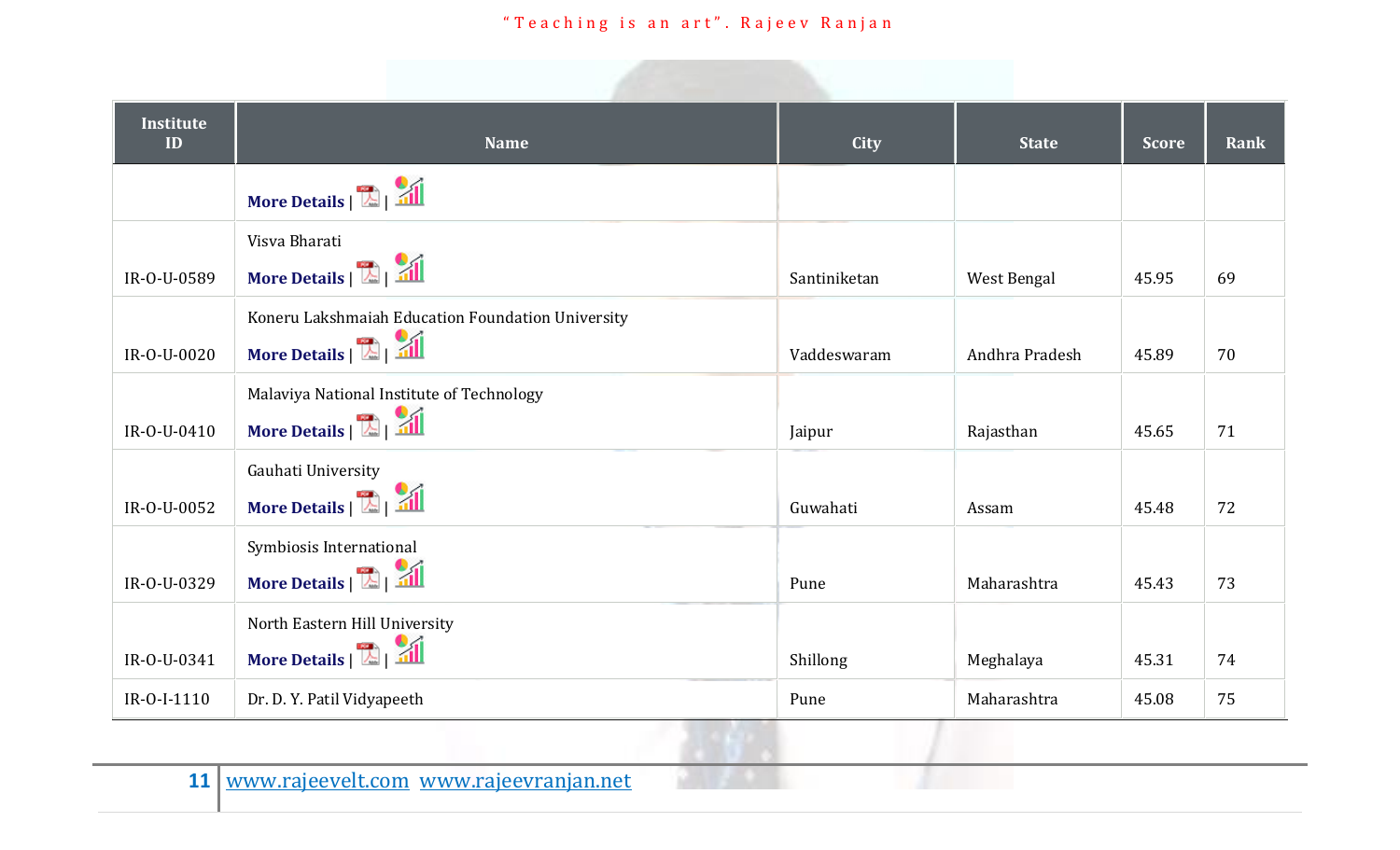| <b>Institute</b><br>ID | <b>Name</b>                                                         | <b>City</b>        | <b>State</b>         | <b>Score</b> | Rank |
|------------------------|---------------------------------------------------------------------|--------------------|----------------------|--------------|------|
|                        | More Details   <b>All</b>                                           |                    |                      |              |      |
|                        | <b>Calicut University</b>                                           |                    |                      |              |      |
| IR-0-U-0251            | More Details   <b>All</b>                                           | Malappuram         | Kerala               | 44.71        | 76   |
|                        | Bharathidasan University                                            |                    |                      |              |      |
| IR-0-U-0448            | More Details   <b>All</b>                                           | Tiruchirappalli    | Tamil Nadu           | 44.70        | 77   |
|                        | University of Kashmir                                               |                    |                      |              |      |
| IR-0-U-0196            | More Details   <b>All</b>                                           | Srinagar           | Jammu and<br>Kashmir | 44.67        | 78   |
|                        | Banasthali Vidyapith                                                |                    |                      |              |      |
| IR-0-U-0389            | More Details   <b>All</b>                                           | Banasthali         | Rajasthan            | 44.61        | 79   |
|                        | Indian Institute of Science Education & Research Thiruvananthapuram |                    |                      |              |      |
| IR-0-U-0254            | More Details   <b>All</b>                                           | Thiruvananthapuram | Kerala               | 44.53        | 80   |
|                        | Pondicherry University                                              |                    |                      |              |      |
| IR-0-U-0369            | More Details   <b>All</b>                                           | Puducherry         | Pondicherry          | 44.48        | 81   |
| IR-0-U-0642            | Shiv Nadar University                                               | Dadri              | <b>Uttar Pradesh</b> | 44.47        | 82   |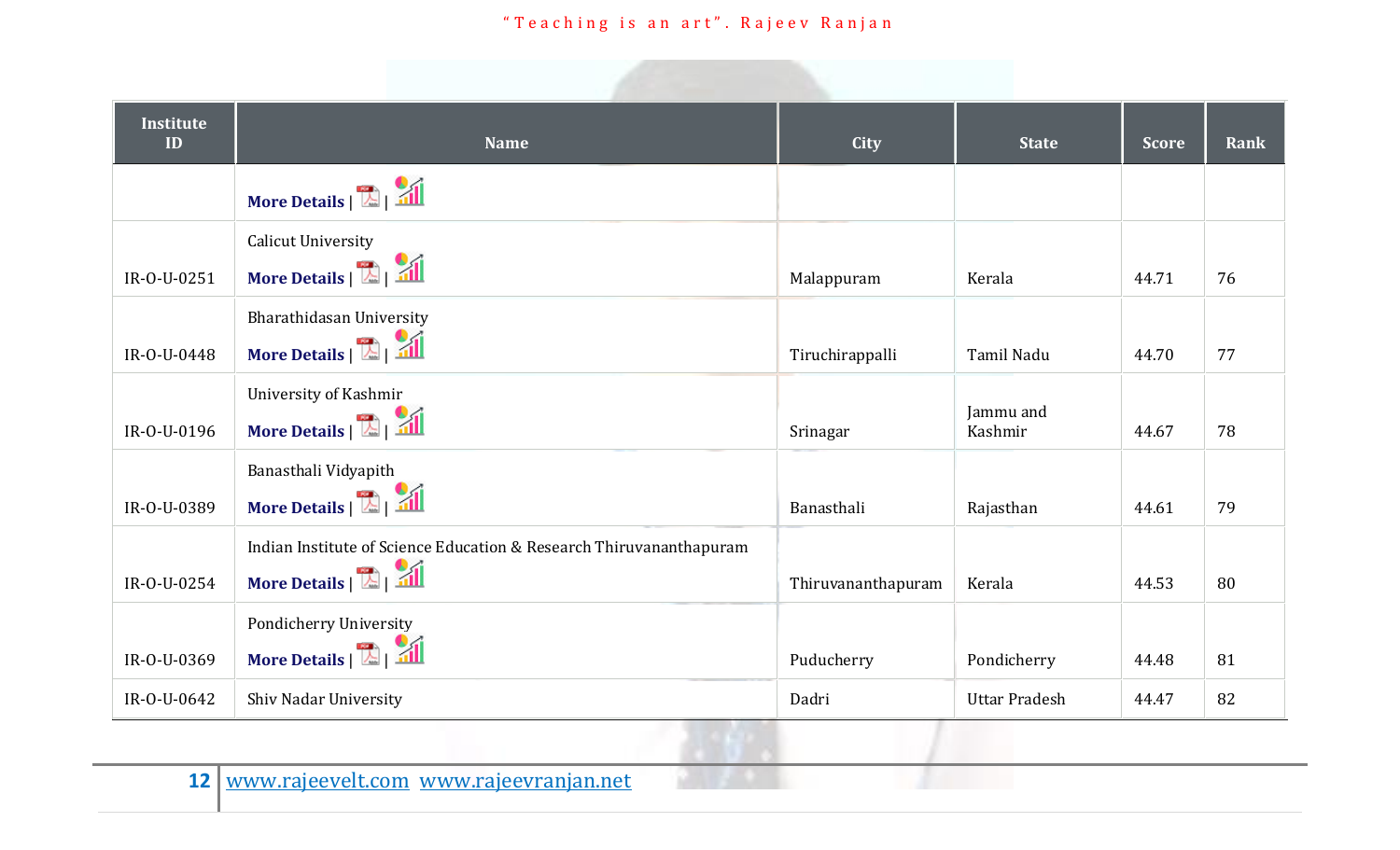| <b>Institute</b><br>ID | <b>Name</b>                                                                            | City         | <b>State</b>      | <b>Score</b> | Rank |
|------------------------|----------------------------------------------------------------------------------------|--------------|-------------------|--------------|------|
|                        | More Details   <b>All</b>                                                              |              |                   |              |      |
| $IR-O-C$ -<br>16604    | Sri Sivasubramaniya Nadar College of Engineering<br>More Details   <b>A</b>   <b>A</b> | Kancheepuram | Tamil Nadu        | 44.42        | 83   |
| IR-0-U-0463            | Madurai Kamaraj University<br>More Details   <b>A</b>   <b>A</b>                       | Madurai      | <b>Tamil Nadu</b> | 44.27        | 84   |
| IR-0-U-0202            | Birla Institute of Technology<br>More Details   <b>All</b>                             | Ranchi       | Jharkhand         | 44.17        | 85   |
| $IR-O-C$ -<br>37013    | PSG College of Technology<br>More Details $\ \cdot\ $                                  | Coimbatore   | Tamil Nadu        | 44.17        | 85   |
| IR-0-U-0446            | Bharath Institute of Higher Education & Research<br>More Details   <b>A</b>   <b>A</b> | Chennai      | <b>Tamil Nadu</b> | 44.03        | 87   |
| IR-0-U-0376            | <b>Guru Nanak Dev University</b><br>More Details   <b>All</b>                          | Amritsar     | Punjab            | 43.81        | 88   |
| IR-0-U-0253            | Cochin University of Science and Technology                                            | Cochin       | Kerala            | 43.71        | 89   |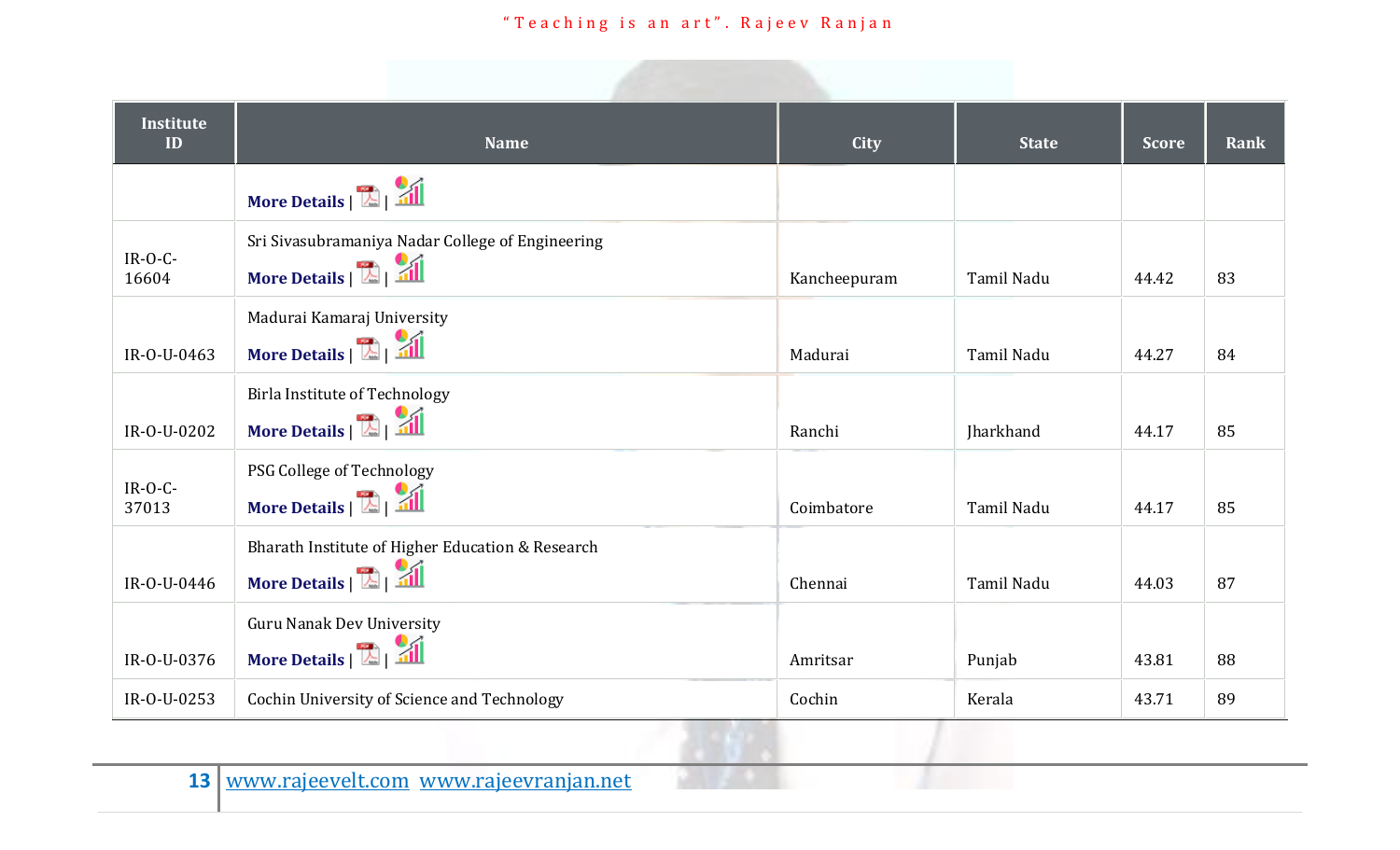| <b>Institute</b><br>ID | <b>Name</b>                                          | City      | <b>State</b>         | <b>Score</b> | Rank |
|------------------------|------------------------------------------------------|-----------|----------------------|--------------|------|
|                        | More Details   <b>All</b>                            |           |                      |              |      |
|                        | University of Jammu                                  |           | Jammu and            |              |      |
| IR-0-U-0195            | More Details   <b>All</b>                            | Jammu     | Kashmir              | 43.61        | 90   |
|                        | Sawai Man Singh Medical College                      |           |                      |              |      |
| $IR-O-N-17$            | More Details   <b>All</b>                            | Jaipur    | Rajasthan            | 43.50        | 91   |
|                        | SVKM's Narsee Monjee Institute of Management Studies |           |                      |              |      |
| $IR-O-N-10$            | More Details   <b>All</b>                            | Mumbai    | Maharashtra          | 43.07        | 92   |
|                        | Motilal Nehru National Institute of Technology       |           |                      |              |      |
| IR-0-U-0530            | More Details   <b>All</b>                            | Allahabad | <b>Uttar Pradesh</b> | 42.87        | 93   |
|                        | National Institute of Technology Silchar             |           |                      |              |      |
| IR-O-U-0055            | More Details   <b>All</b>                            | Silchar   | Assam                | 42.76        | 94   |
|                        | Mumbai University                                    |           |                      |              |      |
| IR-0-U-0318            | More Details   <b>All</b>                            | Mumbai    | Maharashtra          | 42.45        | 95   |
| IR-0-U-0577            | National Institute of Technology Durgapur            | Durgapur  | West Bengal          | 42.26        | 96   |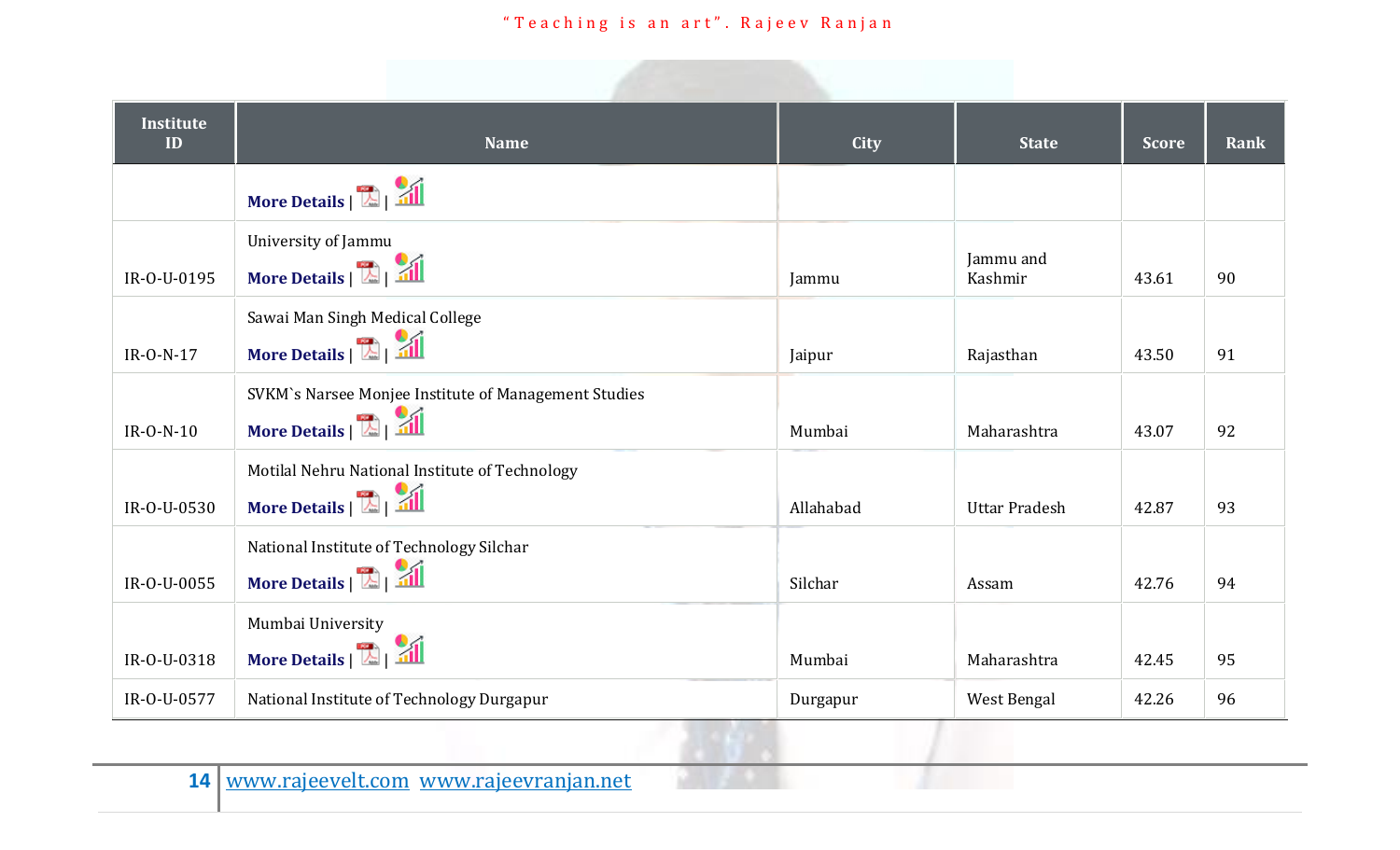| <b>Institute</b><br>ID | <b>Name</b>                                                 | City     | <b>State</b> | <b>Score</b> | Rank |
|------------------------|-------------------------------------------------------------|----------|--------------|--------------|------|
|                        | More Details   <b>All</b>                                   |          |              |              |      |
|                        | Datta Meghe Institute of Medical Sciences                   |          |              |              |      |
| IR-0-U-0295            | More Details   <b>E</b>   <b>All</b>                        | Wardha   | Maharashtra  | 42.24        | 97   |
| IR-0-I-1361            | Bharati Vidyapeeth<br>More Details   <b>All</b>             | Pune     | Maharashtra  | 42.23        | 98   |
| IR-0-U-0379            | Lovely Professional University<br>More Details   <b>All</b> | Phagwara | Punjab       | 41.81        | 99   |
| IR-0-U-0345            | <b>Mizoram University</b><br>More Details   <b>All</b>      | Aizawl   | Mizoram      | 41.80        | 100  |

Showing 1 to 100 of 101 entries

Previous12Next

|                   | -------------- |
|-------------------|----------------|
| Home              |                |
| About NIRF<br>- 6 |                |
| Parameters        |                |
| Documents         |                |
| Notification/Advt |                |
| Contact           |                |
| Copyright © 201   |                |